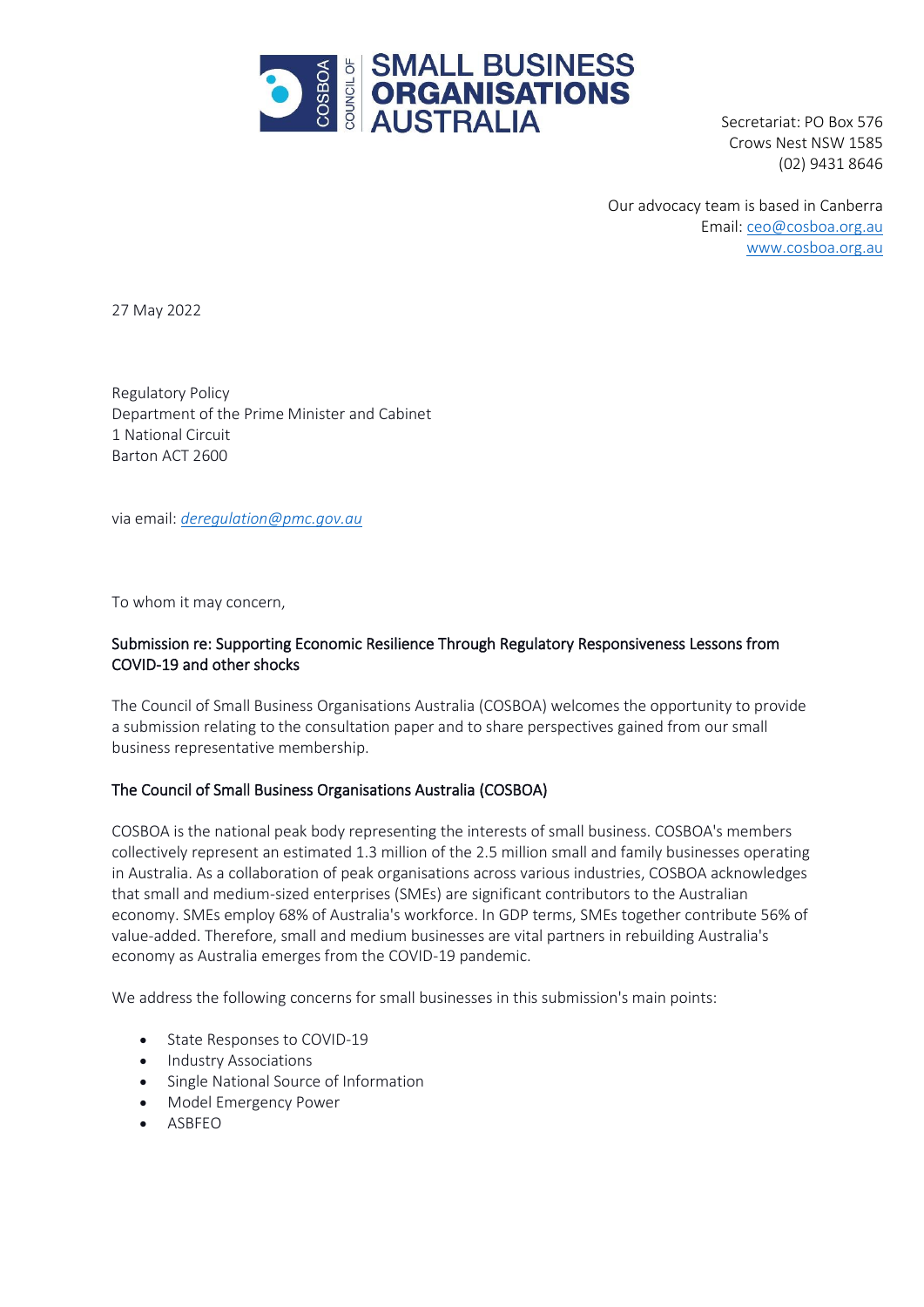### Consultation process

COSBOA's collaborative consultation process regarding the consultation paper has included discussions with members across various industries and draws on our [2022 Small Business](https://www.cosboa.org.au/_files/ugd/c7ffff_cf1f17a2e53d42248ed369c173d8e820.pdf)  [Perspective Report.](https://www.cosboa.org.au/_files/ugd/c7ffff_cf1f17a2e53d42248ed369c173d8e820.pdf) That report's results derive from a structured survey of COSBOA members, which sought responses on multiple issues relating to government decisions about the COVID-19 pandemic.

The survey canvassed a range of government decisions, including public health measures, business assistance programs, and income support. The survey enabled member organisations to comment on government decision-making during the pandemic. These honest and raw comments are cited throughout that report and provide meaningful commentary for the survey data. The full report is attached to this submission for reference.

# State Responses to COVID-19

### *Consultation and Communication*

The pandemic highlighted the need for regulators to proactively engage with industry associations to ensure the practicality of what they were attempting, in some cases, could be done and to assist with communication.

Industry groups play an essential role in representing small businesses; however, there is no single source of registration or list of these groups for regulatory agencies across the states and territories to access. For example, some representative groups may be a registered organisation with compliance attached to the Registered Organisations Commission. Others may be an incorporated association with state-level registration or be registered with the Australian Charities and Not for Profits Commission. These different structures create complexity for state and territory regulators to both find and effectively communicate with representative groups whose members are impacted by government decision-making. During the pandemic, it became apparent that some regulatory agencies were unaware of specific sector representatives, for example, in hair and beauty, that had small businesses as members in their jurisdiction.

COSBOA recommends a national register of representative groups. This register would draw on the various state, territory, and federal resources and be used by agencies in times of crisis to assist with communication and capture more representative sectors.

### *Financial Support*

The JobKeeper program was a success and was a crucial lifeline for small businesses and the Australians who work in them. Our members almost universally commended it. With the discontinuation of JobKeeper in March 2021, however, states and territories were left to administer business support programs. In July and August 2021, the Federal Government announced co-funding arrangements with state governments to support businesses impacted by COVID-19 restrictions. However, half of the funding came from the Federal Government, and the state governments designed and administered the programs.

This varied administration led to significant differences in the support on offer and highlighted the structural problems when it was administered. In addition to these factors, some jurisdictions struggled to get support grants out quickly. In the ACT, for example, only 1 in 7 businesses had received their support funding five weeks after their applications had been lodged.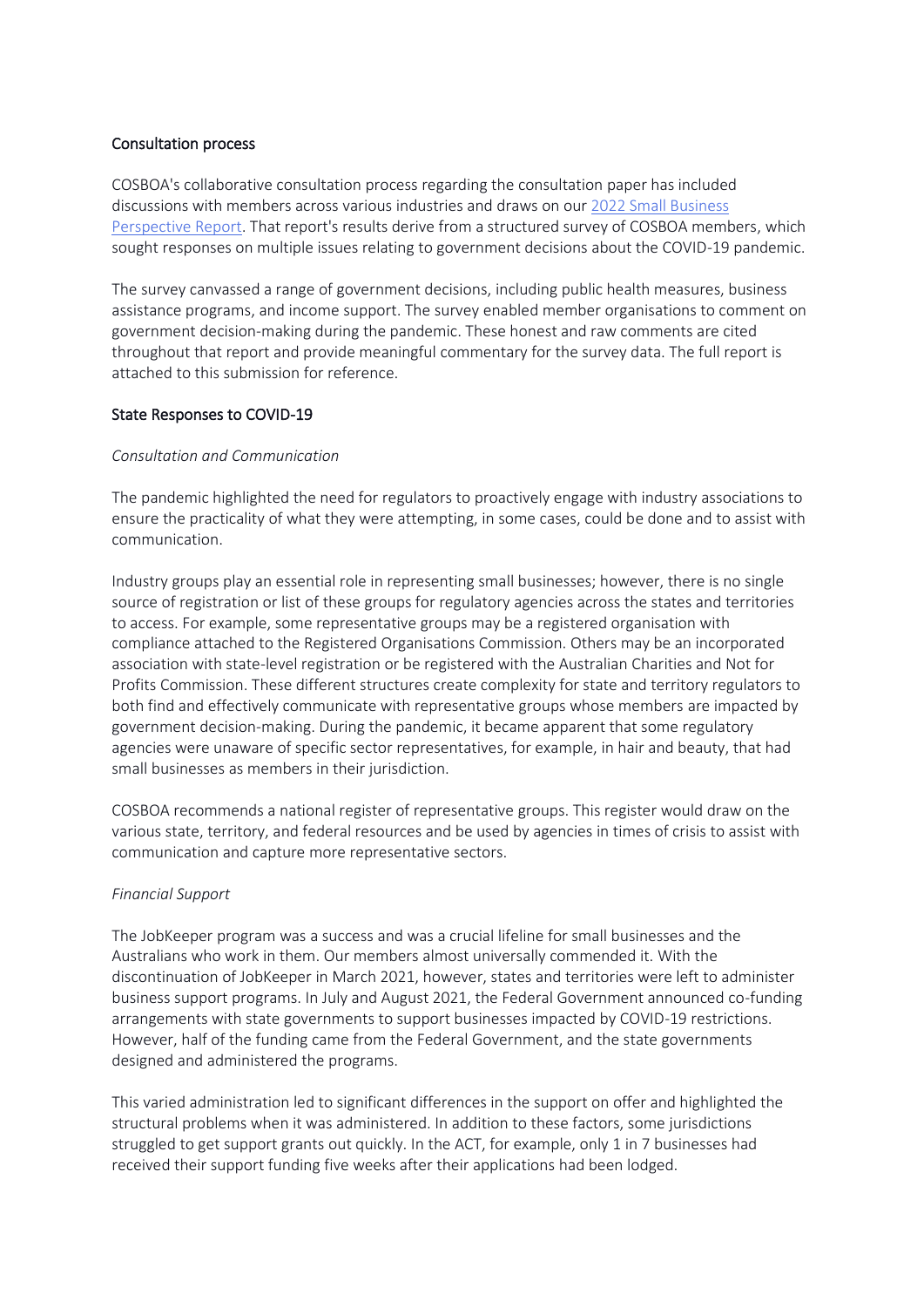Several of our members commented that the differences in approach and delivery were incredibly challenging for businesses, mainly where there were significant differences in eligibility requirements. In particular, the Victorian Government grants received criticism from COSBOA members for excluding microbusinesses and entire industries.

COSBOA believes that the states struggled with implementing financial assistance for businesses because it had a basis in federal income tax law (an area they had no expertise). Where business assistance has a basis in federal tax laws, the ATO should play a more prominent role in such grants.

## Industry Associations

The COVID-19 pandemic has had a significant impact on small businesses and the lives of small business owners. Industry Associations and other professional groups were deeply impacted financially and in terms of resourcing during the pandemic. While the effects of the virus had varying impacts on different memberships, all shared a common concern for the economic fallout on individuals, small business owners, and the broader community.

Industry associations played a crucial role during the pandemic, particularly when information was slow to come from the government or where that information was not available. Associations are uniquely positioned to assist regulatory agencies concerning the pandemic management or other shocks, including disseminating accurate information from trusted sources and helping address issues that arise. They are a trusted pathway and are trusted advisors for small businesses.

COSBOA submits that regulatory agencies consult industry associations and small business representatives to ensure that regulatory changes are practical and fit for their intended purpose, for the small business sector.

### Single National Response to COVID-19 or other shocks

A consistent theme from conversations with our members regarding any lessons learned from the pandemic is the need for a single source of information for COVID or other shocks. Businesses that operate across different borders find it very difficult to keep up to date with what is going on and therefore comply with the differing requirements in each state.

There was acknowledgment for federal, state, and territory online resources during our survey work. Survey respondents rated all as reasonably useful, with the Federal Government, New South Wales Government, and Victorian Government scoring slightly higher. However, some respondents commented on the difficulty finding relevant information and on timeliness issues; this strengthens the argument for a single source of information. The difference in language, or terms used to explain regulatory requirements, added to the confusion in a fast-moving environment, particularly where the states had agreed to a national approach through the national cabinet.

COSBOA recommends that it would be best for one agency to develop information explaining regulatory requirements covering all jurisdictions. This agency could, for example, be one of the state Departments of Health (not necessarily a Federal Agency).

### Model Emergency Powers

In Australia, no one "emergency" law grants the Federal Government complete authority over formulating and implementing a national response. However, the Federal Government has powers